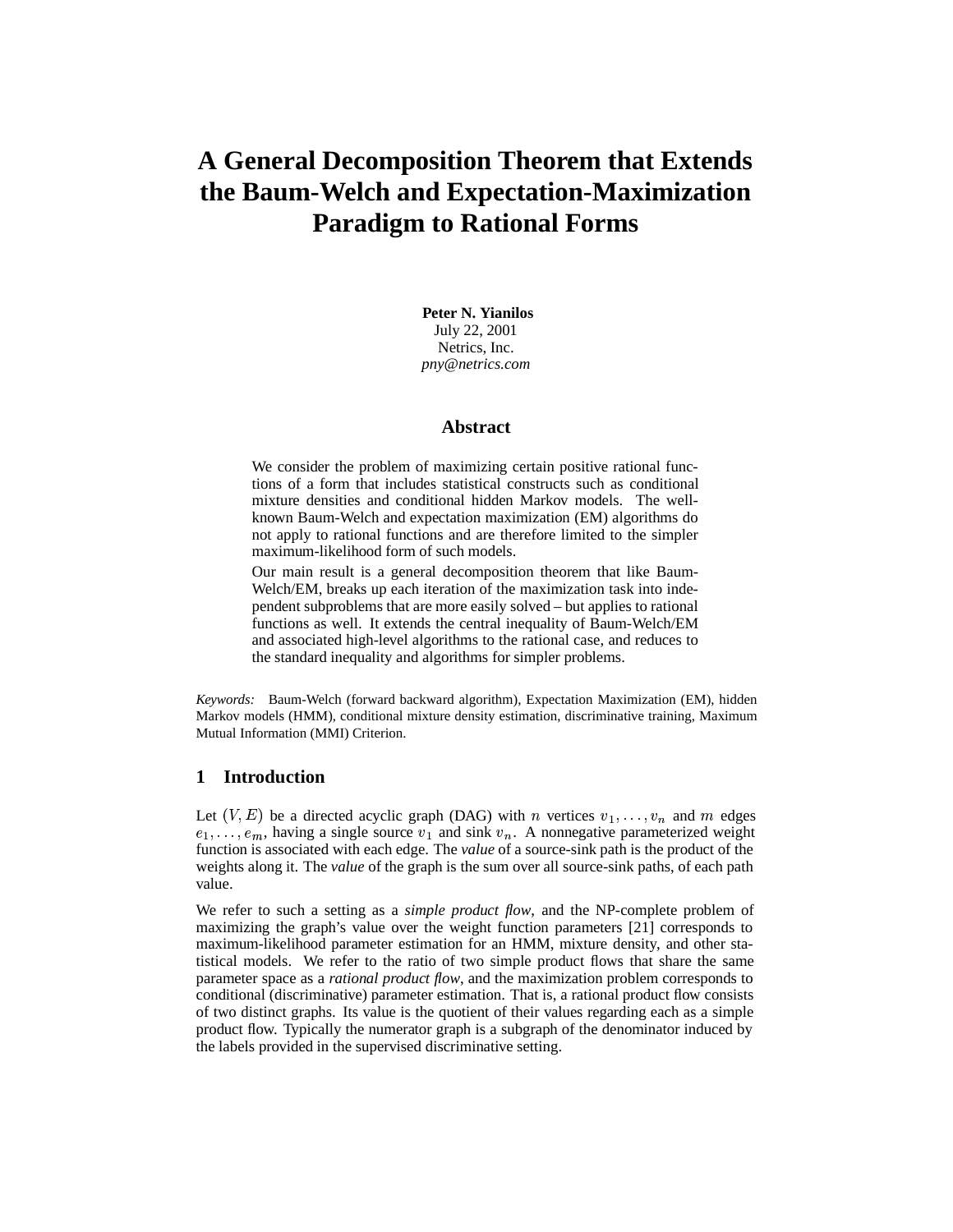The edge weights are a function of a parameter space  $\Psi$  containing variable members as well as fixed ones. In statistical modeling the variables correspond to mixture element probabilities, symbol output probabilities, state transition probabilities, the parameters of a Gaussian density, or other such model components. The fixed parameters correspond to the data input to the estimation procedure. In these models an individual edge weight is determined by a single model component so that it depends on a subset of the total set of variable parameters – and distinct model components share no variables.

Our product flow setting is an abstraction of these models and an equivalence class on edges associates each edge e with a weight function denoted  $w_{c(e)}$ , where  $c(e)$  gives the equivalence class index ranging from 1 to k for edge e. Each weight function  $w_i$  has corresponding parameters  $\Psi_i$  and in general will be associated with many edges. In the statistical models we're abstracting, the value of a model component also depends on the edge itself. So our weight function also accepts the index  $n(e)$  of edge e as parameter to capture this dependency. The weight attached to edge e is then written  $w_{c(e)}(\Psi_{c(e)}, n(e))$ . For brevity we will write just  $w_e(\Psi_e)$ .

The value of a graph is computed in linear time by visiting vertices in topological order and accumulating partial results along the way. This corresponds to the well-known  $\alpha$ computation of hidden Markov model evaluation and reestimation [19, 12]. The value  $\alpha_i$ recorded at each intermediate vertex  $v_i$  corresponds to the sum of all path values from the source to that vertex. The sink  $v_n$  is visited last and its value  $\alpha_n$  is that of the entire graph.

Considering the DAG with all edges reversed and performing the same algorithm corresponds to the  $\beta$  computation of HMM reestimation. Here each vertex records the value of all paths from it to the sink, and the source's value is that of the entire graph.

Let edge e connect vertex  $v_r$  with  $v_s$  and have weight w. Then  $\gamma_e$  is defined as  $\alpha_r w \beta_s/\alpha_n$ . This corresponds to the  $\gamma$  computation of HMM reestimation. If the edge weights are interpreted as probabilities of transiting an edge, then  $\gamma_e$  is the probability that a random source-sink path passes through edge *e*.

The Baum-Welch/EM optimization paradigm is iterative. The value of the graph is regarded as a function of parameter set  $\Psi'$ , and the goal is to maximize it. The existing parameter set is denoted  $\Psi$  and is regarded as a fixed reference during optimization. Based on  $\Psi$  each iteration begins with the computation of  $\gamma$  values for each edge. Based on these  $\gamma$  values,  $k$  subproblems are then spawned; one for each weight function.

$$
\left\{\operatorname{argmax}_{\Psi'_i} \sum_{e \in c^{-1}(i)} \gamma_e \log w_e(\Psi'_e)\right\}, i = 1, \dots, k \tag{1}
$$

The mathematics of Baum-Welch/EM tell us that any progress in one or more of these subproblems will strictly increase the value of the graph. The value of a graph is a complex interaction of edge values; each dependent on a weight function and on the edge itself. The fact that the task of optimizing a graph's value can be decomposed so neatly, is in our view the essence of the paradigm. All interactions are, in effect, sufficiently accounted for by the  $\gamma$  computation. Commonly used weight functions include discrete probability functions and Gaussian densities. In both cases simple and intuitive closed-form solutions exist for these subproblems – contributing to the popularity of the paradigm.

Our paper extends the paradigm to rational settings consisting of a numerator and denominator graph, where  $C_N(\cdot)$  and  $C_D(\cdot)$  denote the corresponding edge class functions. Theorem 2 is our main result. Its equation 3 extends equation 1 to the rational case by adding a second term. Our extension cleanly addresses the issue of decomposition, but we know of no simple closed-form solutions for the subproblems that compare with those of Baum-Welch/EM. General functional maximization techniques may be used and specialized techniques represent an interesting area for future work.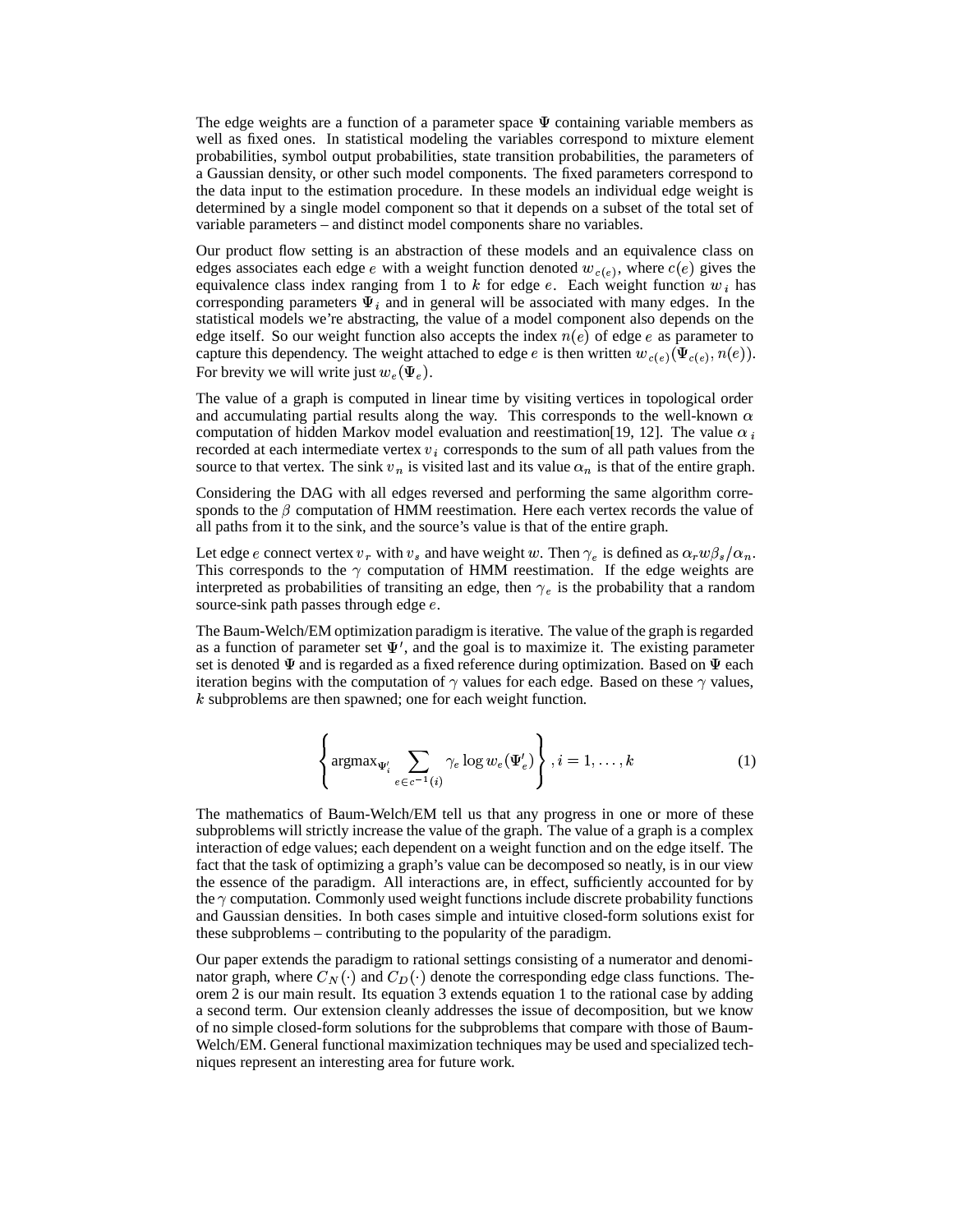There is a long history of developments related to our work. The analysis of [3] marks the generally accepted beginning of the Baum-Welch/EM paradigm and hidden Markov modeling. Essentially the same mathematical idea is found in [9] which introduces EM in the specific context of maximum likelihood mixture density estimation. For completeness we remark that this idea can more generally be viewed as a projection operation with respect to Kullback-Leibler distance [16, 7] under Bregman's general framework for convex optimization [6]. This framework is closely related to the later work of I. Csiszar´ and G. Tusnády  $[8]$  and generalizes the much earlier work of  $[1, 18]$  and also  $[10, 5]$ .

Interest in alternative estimation criteria has grown in recent years and [2] is a notable early milestone in this development. Viewing these more difficult problems in the context of polynomials [11] generalizes Baum-Welch/EM through an embedding that reduces the rational problem to a conventional one. Other work in the area includes the ECM algorithm [17], Hierarchical Mixtures of Experts [15], the CEM algorithm [13], and most recently [14]. Like [11] we consider the problem at an abstract level, but directly derive a different inequality and decomposition result for the rational case.

Jebara and Pentland in [13] (Equation 7) exploit the inequality  $\log x \leq x - 1$  to obtain a decomposition result for simple mixture densities, where the rational form corresponds to the *a posteriori* likelihood of a labeled dataset. Note that throughout this paper natural logarithms are assumed. Our contribution is the application of this same inequality together with the inequality of lemma 3 to give an abstract and general decomposition result. Our result applies to all models we are aware of within the hidden Markov model class – to which mixture densities belong as a simple instance. For mixture densities, our decomposition reduces to theirs.

Our results are presented abstractly, rather than in the specific context of probability modeling. We suggest that the utility of this abstraction is i) to make clear that the result applies beyond conventional models to noncausal constructions or those with penalty functions, and ii) to provide a simple graph-oriented framework that makes it easier to reason about complex models. The origin of this outlook is [20, 21] where the development is limited to the simple (nonrational) case.

#### **2 Rational Decomposition**

**Lemma** 1 Let  $X = x_1, \ldots, x_r$  be positive values with sum S, and  $X' = x'_1, \ldots, x'_r$  be *another vector of positive values. Let*  $P_i = x_i/S$ . Then:

$$
\log \frac{x_1' + \dots + x_r'}{x_1 + \dots + x_r} = \underbrace{P_1\left(\frac{x_1'}{x_1} - 1\right) + \dots + P_r\left(\frac{x_r'}{x_r} - 1\right)}_{\overline{Q}(X, X')} + N(X, X') \tag{2}
$$

where  $N(X, X') \leq 0$  and is equal to zero when  $X = X'$ , and  $\overline{Q}(X, X')$  is defined as the *bracketed terms above.*

**proof:** From the elementary inequality  $\log y \leq y - 1$  with equality at  $y = 1$  we have that:

$$
\log \frac{x_1' + \ldots + x_r'}{x_1 + \ldots + x_r} = \frac{x_1' + \ldots + x_r'}{x_1 + \ldots + x_r} - 1 + N(X, X')
$$

and

$$
\frac{x_1' + \ldots + x_r'}{x_1 + \ldots + x_r} - 1 = \frac{x_1'}{x_1 + \ldots + x_r} + \ldots + \frac{x_r'}{x_1 + \ldots + x_r} - 1
$$

$$
= P_1 \left( \frac{x_1'}{x_1} - 1 \right) + \ldots + P_r \left( \frac{x_r'}{x_r} - 1 \right)
$$

 $\Box$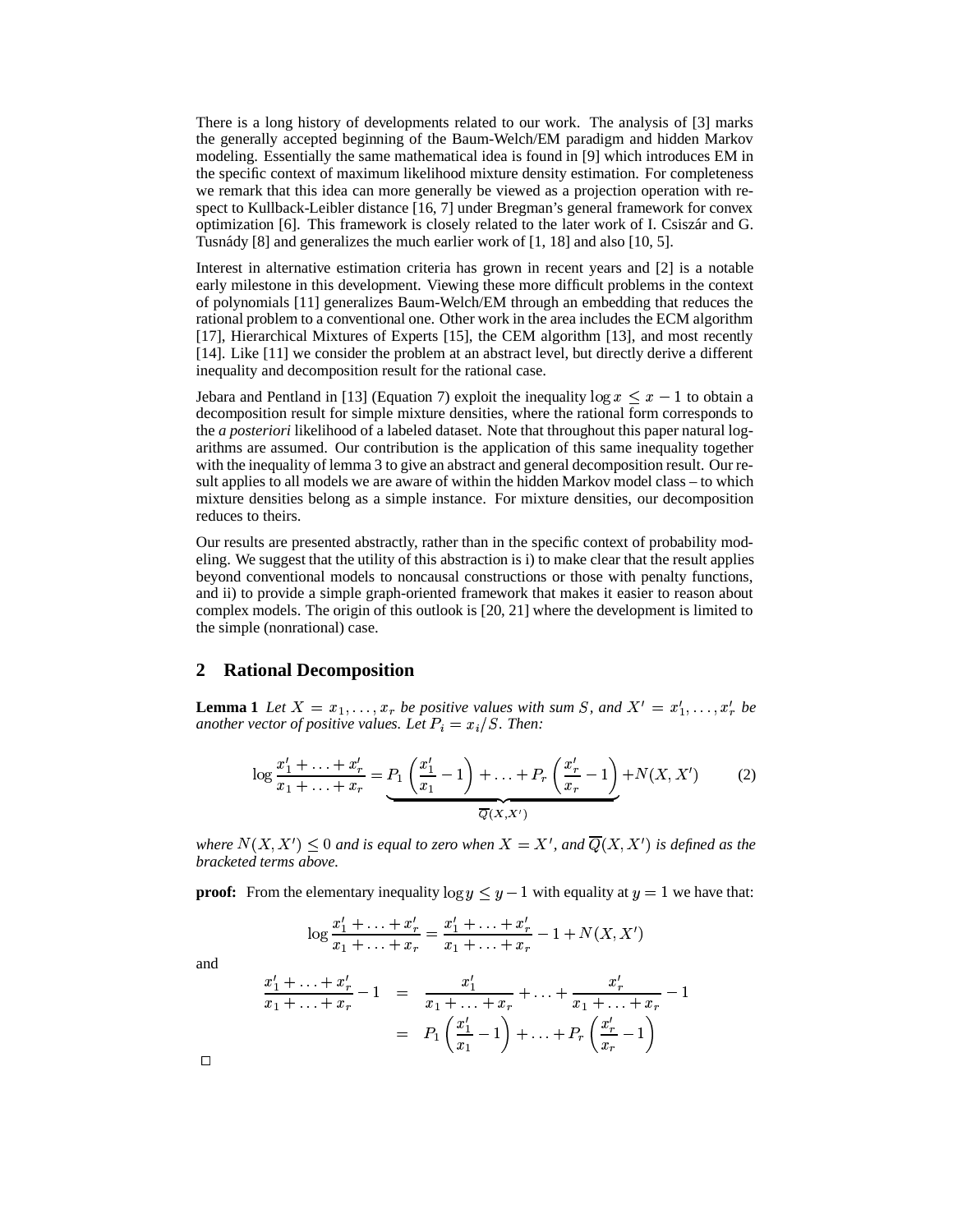**Lemma 2** *(Baum et al.) Given the setting of Lemma 1*

$$
\log \frac{x_1' + \ldots + x_r'}{x_1 + \ldots + x_r} = P_1 \log \frac{x_1'}{x_1} + \ldots + P_r \log \frac{x_r'}{x_r} + P(X, X')
$$

where  $P(X, X') \geq 0$  and is equal to zero when  $X = X'$ , and  $Q(X, X')$  is defined as the *bracketed terms above.*

**proof:** For completeness we recast here the well-known elegant proof originating with [4] into our framework. Let  $S' = \sum_{i=1}^r x'$ , and  $P'_i = x'_i/S'$ . We must show that  $\log S'/S =$  $Q(X, X') + P(X, X')$ , satisfying the conditions of the lemma. Now:

$$
\log S'/S = \log S' - \log S
$$
  
=  $\sum_{i=1}^{r} P_i \log S' - \sum_{i=1}^{r} P_i \log S$   
=  $\sum_{i=1}^{r} P_i \log (x'_i/P'_i) - \sum_{i=1}^{r} P_i \log (x_i/P_i)$   
=  $\sum_{i=1}^{r} P_i \log (x'_i/x_i) + \sum_{i=1}^{r} P_i \log (P_i/P'_i)$ 

where  $D(P||P')$  is the Kullback-Leibler distance [16, 7] between stochastic vectors P and  $P'$ , which is always nonnegative and has value zero given equal arguments.  $\Box$ 

The previous two lemmas give opposing bounds and are combined in the following theorem, which is the first step toward decomposition of our rational optimization problem.

**Theorem 1** Let  $x_1(\Psi')$ ,  $\dots$ ,  $x_r(\Psi')$  denote a set of positive scalar functions with domain *consisting of values*  $\Psi'$  *from some parameter space. Let*  $y_1(\Psi'), \ldots, y_s(\Psi')$  *be similarly defined. Next let denote any fixed reference set of parameter values. Finally define*  $P_{x_i} = x_i(\Psi)/\sum_{i=1}^r x_i(\Psi)$ , and define  $P_{y_i}$  similarly. Then:

$$
\log \frac{x_1(\Psi') + \ldots + x_r(\Psi')}{y_1(\Psi') + \ldots + y_s(\Psi')} = \sum_{i=1}^r P_{x_i} \log \frac{x_i(\Psi')}{x_i(\Psi)} - \sum_{i=1}^s P_{y_i} \left( \frac{y_i(\Psi')}{y_i(\Psi)} - 1 \right) + C_{XY}(\Psi) + B_{XY}(\Psi', \Psi)
$$

$$
= Q_X(\Psi, \Psi') - \overline{Q}_Y(\Psi, \Psi') + C_{XY}(\Psi) + B_{XY}(\Psi, \Psi')
$$

where  $B_{XY}(\Psi, \Psi') \ge 0$ , and is zero when  $\Psi' = \Psi$ , and  $C_{XY}(\Psi)$  is constant with respect *to*  $\Psi'$ .

**proof:**

$$
\log \frac{x_1(\Psi') + \ldots + x_r(\Psi')}{y_1(\Psi') + \ldots + y_s(\Psi')} = \log \frac{x_1(\Psi') + \ldots + x_r(\Psi')}{x_1(\Psi) + \ldots + x_r(\Psi)} - \log \frac{y_1(\Psi') + \ldots + y_s(\Psi')}{y_1(\Psi) + \ldots + y_s(\Psi)} + C_{XY}(\Psi)
$$

where  $C_{XY}(\Psi) = \log \left[ (x_1(\Psi) + \ldots + x_r(\Psi)) \right]$ <sup>g</sup>  $\ldots + x_r(\Psi)$ )/ $(y_1(\Psi) + \ldots + y_s(\Psi))$ <sup>g</sup>  $\ldots + y_s(\Psi))$ , and lemmas 1 and 2 apply to the first two terms giving:

$$
\log \frac{x_1(\Psi') + \ldots + x_r(\Psi')}{y_1(\Psi') + \ldots + y_s(\Psi')} = Q_X(\Psi, \Psi') - \overline{Q}_Y(\Psi, \Psi') + C_{XY}(\Psi) + \underbrace{P_X(\Psi, \Psi') - N_Y(\Psi, \Psi')}_{B_{XY}(\Psi, \Psi')}
$$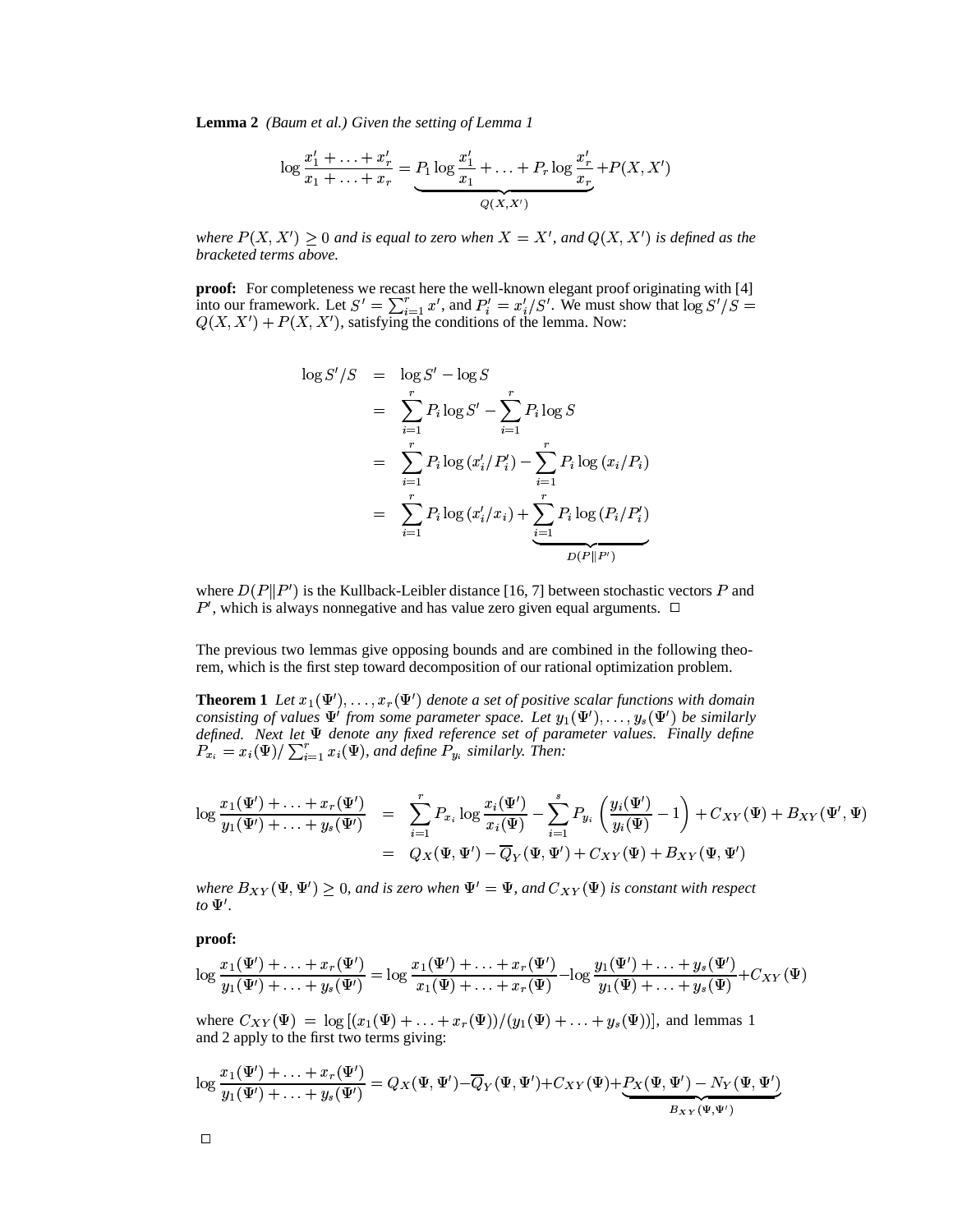Each term  $x_i$  and  $y_i$  of theorem 1 represents the value of a source-sink path within the DAG. This value is the product of edge contributions along it. To decompose the optimization problem our objective is to rewrite each such product as a sum of edge contributions. This happens naturally and exactly for the  $Q$  function since it is expressed in terms of logarithms. But the  $\overline{Q}$  function is more difficult and we will give a sum decomposition that upper bounds the actual product value and contacts it when all terms are equal.

**Lemma** 3 Given positive values  $v_1, \ldots, v_t$ , then  $\sum_{i=1}^t \frac{v_i}{t} \ge \prod_{i=1}^t v_i$  $\lambda = 1$ 

**proof:** Since the arithmetic mean is always greater than or equal to the geometric mean we have:  $\sum_{i=1}^t \frac{v_i^t}{t} \ge \sqrt[t]{\prod_{i=1}^t v_i^t} = \prod_{i=1}^t v_i$ .  $\Box$ 

**Theorem 2 (Main Result)** *Let* % *denote the number of weight functions that occur in a given rational product-flow problem, and denote the length of the denominator graph's longest source-sink path. Then increasing the value of any of the* % *separate subproblems below, increases the value of main problem.*

$$
\left\{\underset{e \in c_{N}^{-1}(i)}{\operatorname{argmax}}_{\Psi'_{i}}\left[\sum_{e \in c_{N}^{-1}(i)} \gamma_{e} \log w_{e}(\Psi'_{e}) - \sum_{e \in c_{D}^{-1}(i)} \frac{\gamma_{e}}{\ell}\left(\frac{w_{e}(\Psi'_{e})}{w_{e}(\Psi_{e})}\right)^{\ell}\right]\right\}, i = 1, \ldots, k \quad (3)
$$

**proof:** We assume without loss of generality that all source-sink paths in the denominator DAG are of exactly length  $\ell$ . This is justified because an equivalent regularized DAG that has this property can easily be constructed by inserting new *dummy* vertices, and *dummy* edges with constant unity weight as needed to stretch any short paths.

Next consider a source-sink path  $i$  in the denominator graph and let  $E_i$  denote the set of edges along it. Let the value of this path correspond to a single term  $y_i$  of theorem 1. Then:

$$
P_{y_i}\left(\frac{y_i(\Psi')}{y_i(\Psi)}-1\right) = P_{y_i}\left(\prod_{e \in E_i} \frac{w_e(\Psi'_e)}{w_e(\Psi_e)}-1\right)
$$
  

$$
\leq \sum_{e \in E_i} \frac{P_{y_i}}{\ell} \left(\frac{w_e(\Psi'_e)}{w_e(\Psi_e)}\right)^{\ell} - P_{y_i} \qquad \text{(by lemma 3)}
$$

Now each edge  $e$  in the denominator graph occurs in many source-sink paths. Summing the  $P_{\nu_i}$  over all paths passing through edge e yields  $\gamma_e$ . Then observing that the subtraction of  $P_{u_i}$  does not affect the optimization yields the additive term:

$$
\frac{\gamma_e}{\ell}\left(\frac{w_e(\Psi_e')}{w_e(\Psi_e)}\right)^{\ell}
$$

for each edge. Starting from lemma 2, which is applied to the numerator graph, and summing over all paths containing an edge e yields the additive term  $\gamma_e \log w_e(\Psi'_e)$ . Subtracting the denominator term above from this, and grouping by weight function completes the proof.  $\square$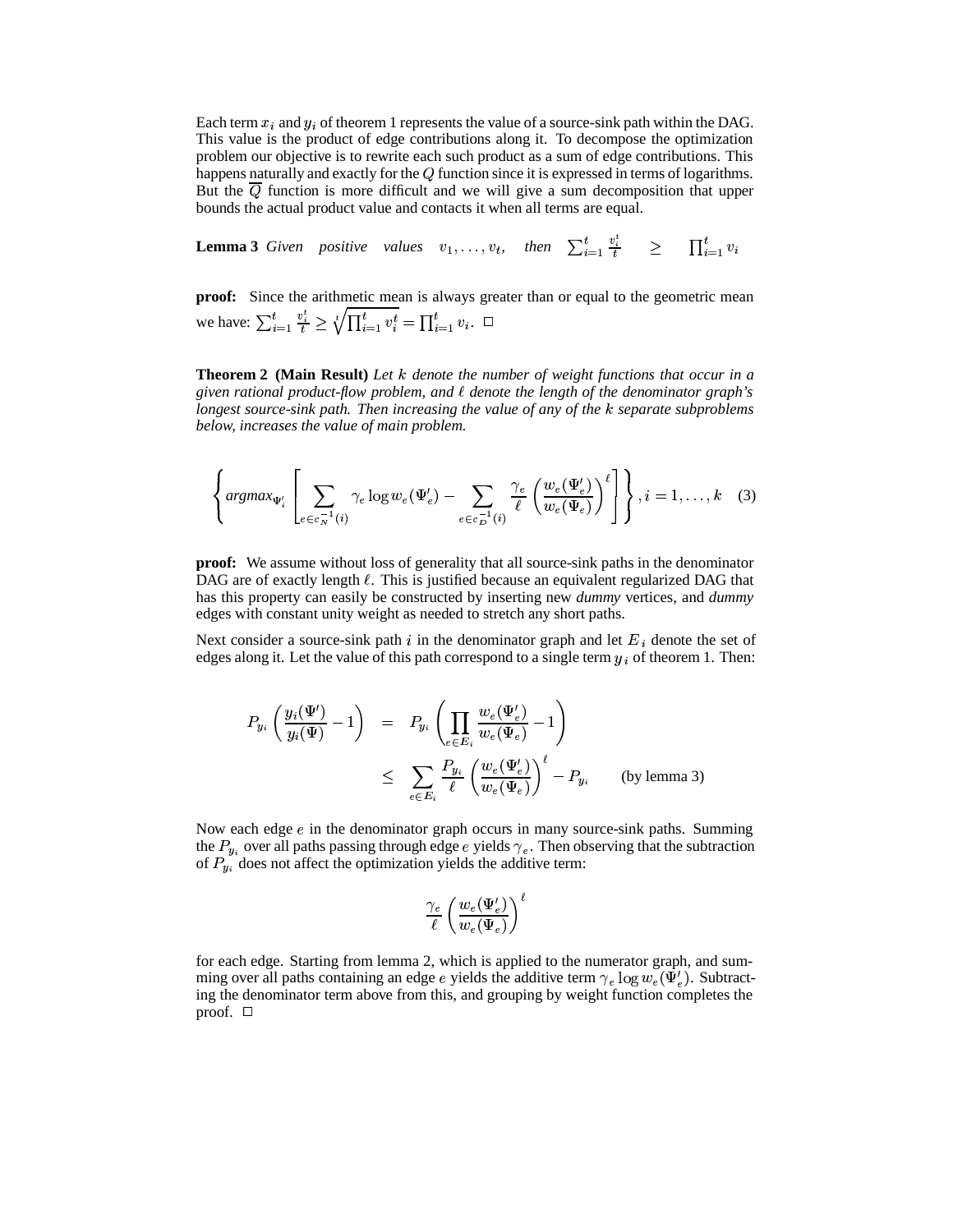## **3 Discussion**

Using Baum-Welch/EM, multiple observations are dealt with by adding their corresponding  $Q$  functions. The same is true in our more general rational setting by adding  $Q$  as well. The DAG depth  $\ell$  is then related to the complexity of processing of a single observation. For simple mixture models  $\ell = 2$  (see explanation below), and for HMMs  $\ell = 2T$  where T is the number of time series elements comprising a single observation in the training set.

The DAG for a simple mixture density is easily described. Each of the edges outbound from the source select a mixture component, and each edge's weight is the probability of that component. Each edge then leads to an interior vertex with in-degree one. From that vertex a single outbound edge leads to the sink. Its weight is the observation's probability given the corresponding density function. Hence  $\ell = 2$  for mixture densities since all source-sink paths are of this length.

So our result gives a new form of CEM [13] where both mixture coefficients and density models are optimized in a single step. If they are trained one-by-one, then  $\ell = 1$  and our decomposition is equivalent to Equation 7 of [13].

Returning to more complex models such as HMMs, we remark that if a single observation is made up of a long series of elements, then  $\ell$  can become prohibitively large and reduce the step size that is possible using our results. There are two general strategies that might be used to combat this effect: 1) break-up a single iteration into subiterations that optimize weight functions one-by-one ( $\ell = 1$ ), or in groups; in both cases recomputing  $\gamma$  values between subiterations, 2) develop an adaptive algorithm that searches for a reduced  $\ell$  value that nevertheless allows the optimization to make progress.

At our level of abstraction little can be said regarding convergence. We do know that strictly greater product-flows will result given strict progress in any of the subproblems, so that if the flow value is bounded (as it is for any probability model) then convergence of this value is ensured. But this does not imply convergence of model parameters. Saying more about this requires that something more be assumed about the weight functions themselves, and is beyond the scope of this paper.

It must be said that by extending to the rational case we leave behind a splendid property of conventional Baum-Welch/EM. Namely, that for common weight functions such as normal densities or discrete probability functions, the subproblems resulting from decomposition have globally optimal solutions that are trivially computed in closed form. Still, efficient approaches do sometimes exist. In [13] the authors consider simple mixtures of unnormalized Gaussians, and do not attempt to train all parameters simultaneously. The result is a practical prescription for this setting. General techniques for subproblem optimization is an interesting area for future work, but is beyond the scope of this paper.

Still, our work cleanly settles the issue of decomposition at a level of generality that includes all discrete-state models that the author is aware of within the hidden Markov family. In addition we suggest that our graph-based product-flow outlook makes it easier to reason about complex models and see, for example, that the paradigm's decomposition mathematics apply directly to variations including noncausal models, and penalized constructions that impose soft parsimony constraints such as MDL and MAP.

## **Acknowledgments**

The author thanks Dan Gindikin and Sumeet Sobti for their comments on this manuscript, and Eric Sven Ristad with whom the original DAG-based outlook for simple product flows was developed.